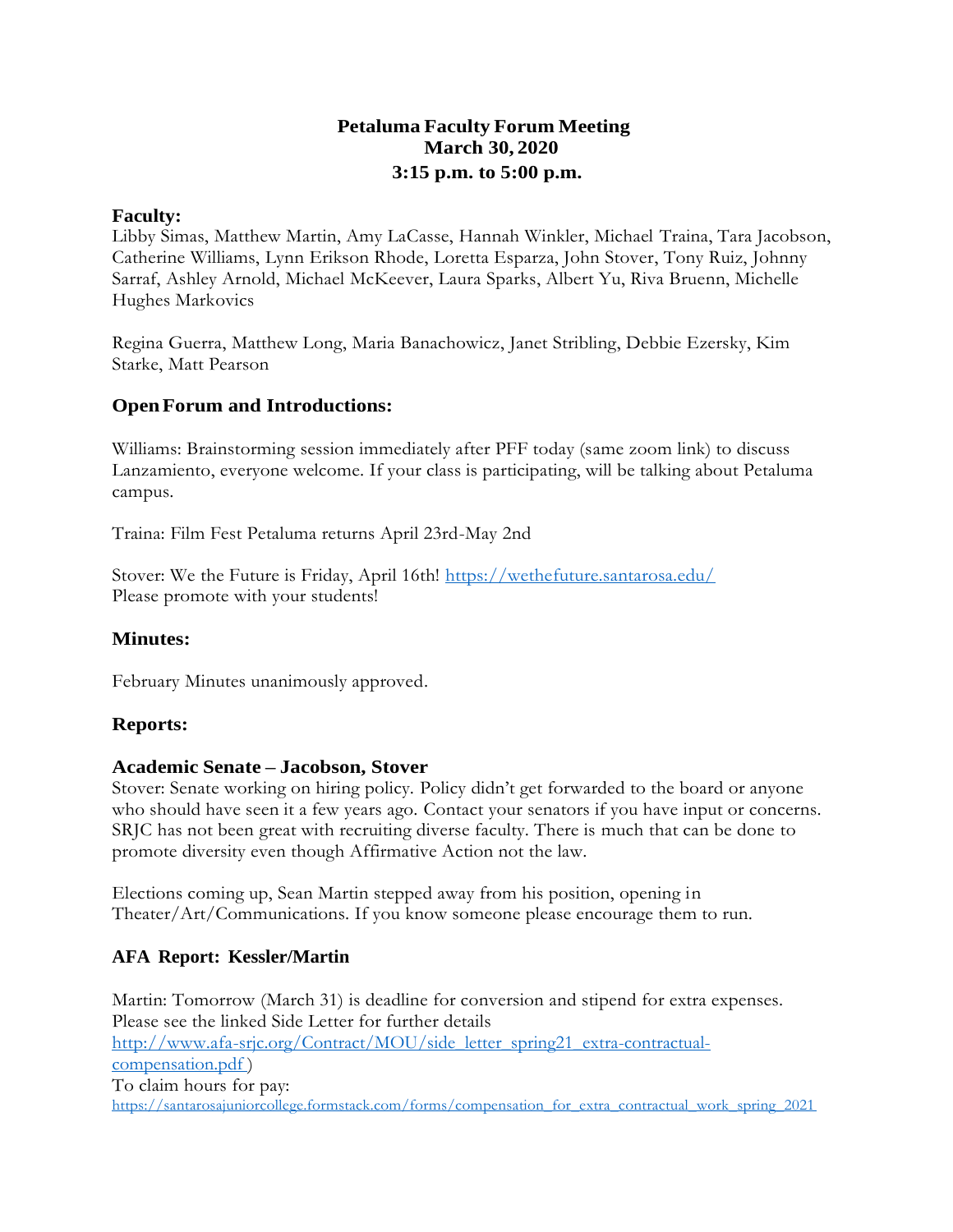To claim the additional stipend for home office expenses: https://santarosajuniorcollege.formstack.com/forms/faculty\_stipend\_spring\_2021

AFA put out a faculty survey (via email) about return to campus. Listening sessions were held, can still weigh-- in contact your rep.

Catherine Williams's term on AFA begins in fall, Stephen Kessler will continue his role as VP of Membership and Outreach for the 2021/2022 term.

Stephen continues to hold monthly drop-in office hour from 2:30-3:30 pm the first Monday of the month.

### **Management Team Update: Guerra & Long**

Guerra: Expecting an announcement soon about fall semester, can expect proof 2 for fall.

Working on summer, approved by the county and logistics.

Email to faculty forthcoming who want to teach remotely from a classroom on campus.

ITT requests are due Friday, but the sooner the better. Please also loop in your chair with those requests. Strong Workforce grant also due on Friday.

Trees have been replaced in the courtyard, walkway construction will be taking place over the summer.

Long: We're all waiting for a draft of the college's plan on how to return for instruction and services, based on the tiers. Expected in the not too distant future.

Congratulations to Regina Guerra, for another year of interim Dean.

Protective measures going in, plexiglass and glass. First Stop has been done to get an idea of what it will look like.

Planning virtual fundraiser for a June 3 evening program, fully digital/mobile. Fun aspects, like happy hour snacks from Seared. More information: <https://app.mobilecause.com/e/SCkUSA?vid=hrhn8>

Still working on the branding, landing on some concepts. Hoping for a positive reaction. "Small Campus Experience, Big Possibilities" is getting some traction.

### **Media Services Update:**

Pearson: 718 Mahoney will have interactive touch screen, there will be other classroom updates.

Looking at building out an IT television system to watch live televisions and broadcast events in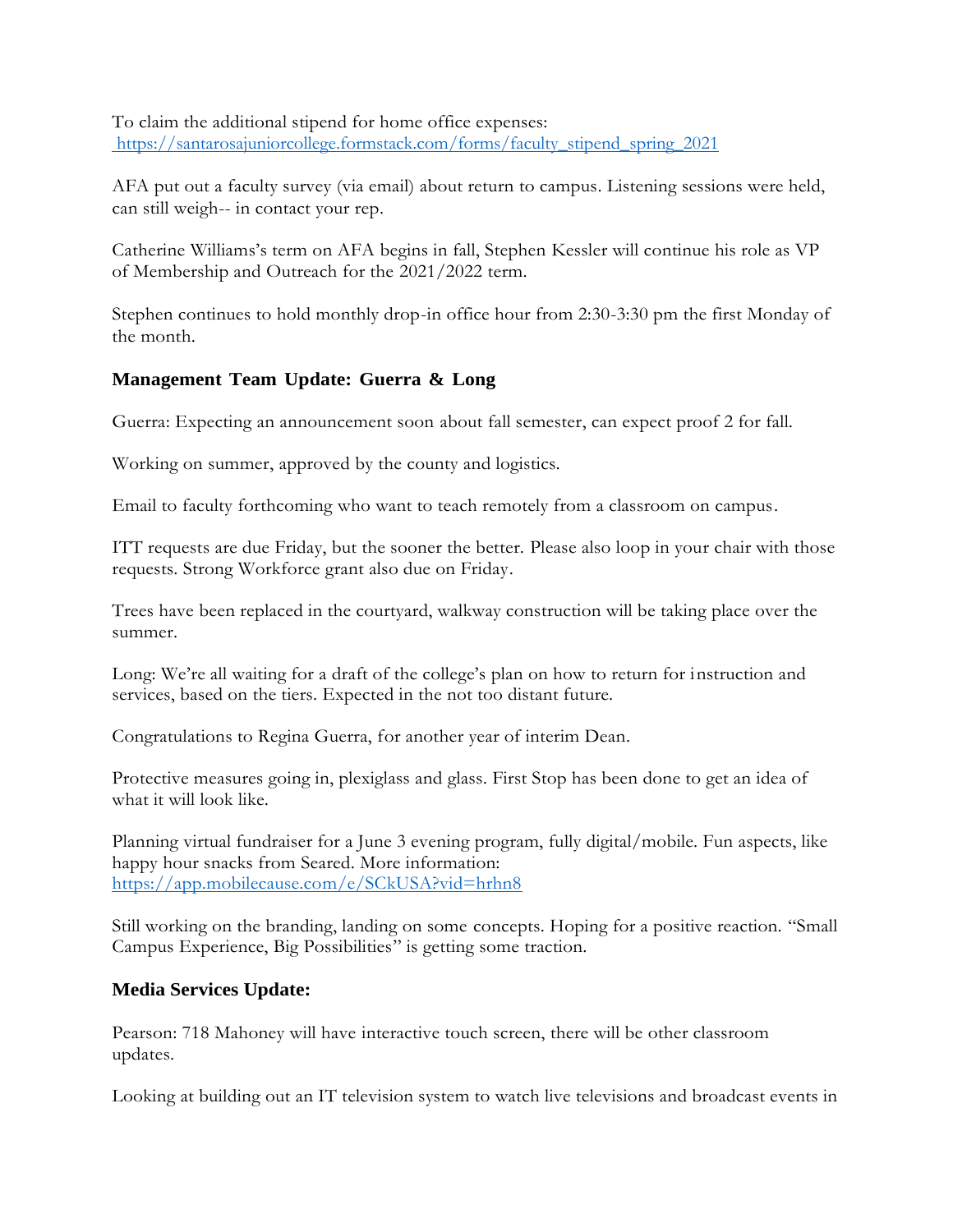Ellis. For other classrooms, any particular channel requests?

Requests to support more hybrid classes as we return. There is some money from the CARES Act that could install microphones/cameras. Should this be every classroom, or a narrow subset? They will be instructor controlled, could use zoom or not, use for public speaking, etc .

Jacobson: would love to use this for her classes. How to request? Pearson is developing a scope of what that will look like, then submit to cabinet for funding.

Stover: Any possibility for on ground, split for hybrid model? Would be great for Sociology.

Pearson: Could zoom classrooms next door, one next to the other, part from home. Not sure how this could work academically.

Stover: Is tech working with AFA to coordinate some of the technological aspects?

Martin: No parameters have been officially put forward. AFA fully supports flexible options.

Pearson: Open to what will make things easier, please share ideas of standard with MP.

McKeever: Questions to consider: Is this in a room with web cam only on teacher, or is there possibility to have a moveable camera? Will we be sure that if recording, is it being saved on zoom cloud or JC site? Training for doing this in class takes some getting used to. He has done this training before so is open to helping.

There is a camera that follows him in 645 Call. Mics for people to wear, can change voice dynamics.

Pearson: evaluating new technology for mics.

McKeever: Recommends a study to see if this would improve enrollments, esp as a means to justify expense.

Jacobson: if camera can track, that would be great with all of the movement that her classes involve. Are there students who don't want to be on camera? —something to think about.

Pearson: Chancellors office has limited space on their server, after a month move to CCC media.

### **Chair Report: Simas**

Next Month are Steering Committee elections. If interested, let anyone on steering committee know. Noted that this is a great Petaluma based college service that has respect with work life balance. Commitment is to attend a few meetings a month that are set up to accommodate everyone's schedules. She has really enjoyed her time over the years.

APISA statement: steering committee felt it was important to send out quickly, made a conscious effort to get it out soon instead of bringing it to this meeting. We can work on some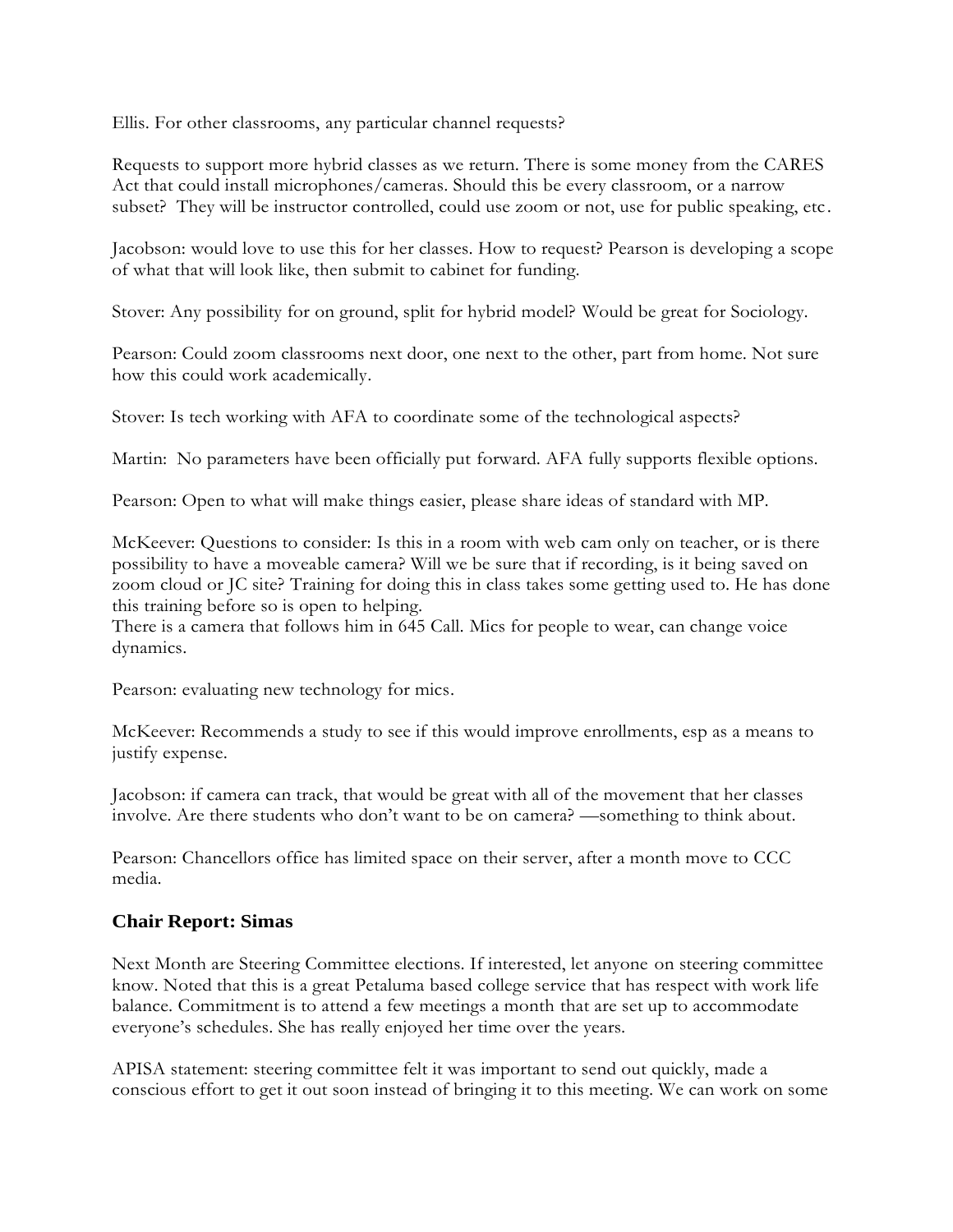APISA specific things we can do to bring to PFF.

Friends of Petaluma funds: haven't yet notified winners via email so announcement made at meeting. Tara Jacobson and Catherine Williams were the only people to apply. As a result, can fully fund Tara and the rest will be applied to Catherine. Congratulations! Tony will get to use his funds from last year, this year (couldn't due to covid)

# **Action Items: None**

### **Discussion Items:**

### **1. PFF/SC Elections, 2021-2023 Term**

Will be an action item on the next agenda. Current steering committee members are: Amy LaCasse, Catherine Williams, Matthew Martin (chair-elect), Lynn Erickson-Rhode, and Libby Simas (chair).

Seats up are Amy and Lynn. One seat is held for adjunct as well.

# **2. A Conversation with DRD**

Reps from DRD joined us: Amy LaCasse, Ashley Arnold, Debbie Ezersky, Kim Starke

- Overview from DRD
	- o Students have been letting DRD know that they feel very supported by instructors during the transition to online learning.
- If a professor is using universal design for test taking do students with Extended Time get extra?
	- o If exams are untimed, not a problem
	- o If you put a time limit, students have a right to ask for extended time
	- o One approach could be to determine time to completion from past experience. Example: "Past experience tells me that students typically finish within 2 hours but I am leaving it open for 5 hours, if you need extra time please contact me – put in email form to class to document".
- Note Taking while remote
	- o Check in with student to see what they need. Each student is different. Notes may or may not be needed for an asynchronous class.
	- o If you are teaching synchronously you can click auto transcript so that students can get a transcript at the end of the lecture.
	- o Students can record the class
	- o Students could have access to a Smart Pen through DRD.
	- o Students have the option to use the recording feature while trying to find a volunteer note taker.
- Accommodations without changing the Course
	- o May need to be creative with an accommodation for a specific course
	- o Problem solve with the DRD specialist and instructor and student regarding courses and the limitations that may exist. The goal is to work together.